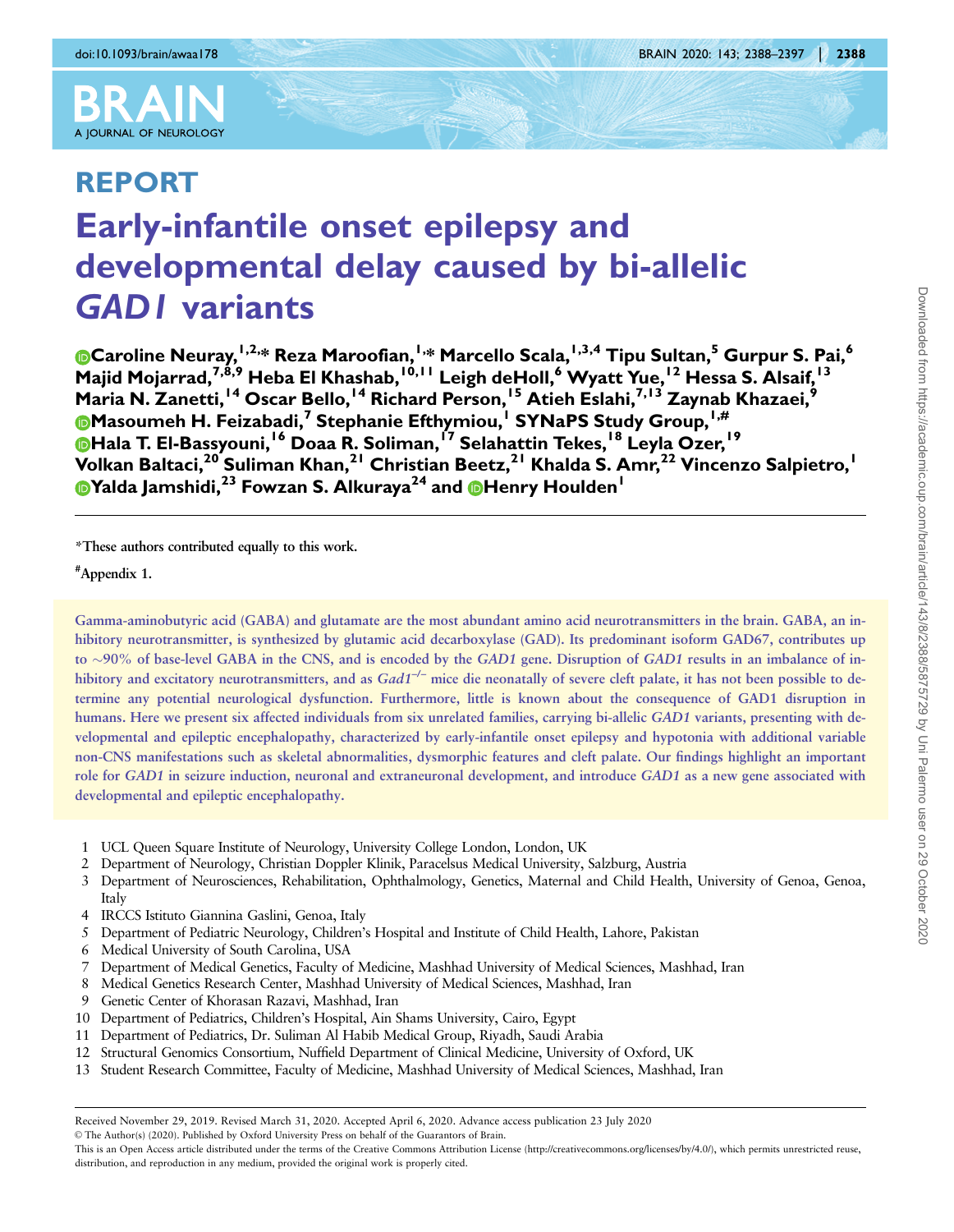- 14 Department of Clinical and Experimental Epilepsy, University College London, London, UK
- 15 GeneDx, Gaithersburg, MD, USA
- 16 Clinical Genetics Department, National Research Centre, Cairo, Egypt
- 17 Department of Pediatrics, Faculty of Medicine, Benha University, Benha, Egypt
- 18 Dicle University, School of Medicine, Department of Medical Genetics, Diyarbakir, Turkey
- 19 Yuksek Ihtisas University, School of Medicine, Department of Medical Genetics, Ankara, Turkey
- 20 Mikrogen Genetic Diagnosis Center, Ankara, Turkey
- 21 CENTOGENE AG, Rostock
- 22 Molecular Genetics Department, National Research Centre, Cairo, Egypt
- 23 Molecular and Clinical Sciences Institute St George's, University of London, UK
- 24 Department of Genetics, King Faisal Specialist Hospital and Research Center Riyadh, Saudi Arabia

Correspondence to: Prof. Henry Houlden

Department of Molecular Neuroscience, Institute of Neurology University College London, Gower Street, London, WC1E 6BT, London, UK E-mail: h.houlden@ucl.ac.uk

Keywords: GAD1; epilepsy; neurodevelopmental delay; muscle weakness; cleft palate **Abbreviation:** GAD = glutamate decarboxylase

### Introduction

The neurotransmitter  $\gamma$ -aminobutyric acid (GABA) is one of the main inhibitory neurotransmitters deriving from glutamate ([Cooper](#page-8-0) et al., 1996). It plays a critical signalling role in the nervous system and also in a number of non-neuronal cell types. The enzyme responsible for the conversion of glutamate into GABA is glutamate decarboxylase (GAD), and occurs in two isoforms GAD65 and GAD67, depending on its molecular weight ([Kaufman](#page-8-0) et al., 1991). These isoforms are products of two different genes, GAD1 (encoding a 67 kDa molecular weight protein, GAD67) and GAD2 (encoding a 65 kDa molecular weight protein, GAD65). GAD67 is constitutively active and produces  $> 90\%$  of the base level GABA in the CNS, whilst GAD65 is transiently activated (Asada et al.[, 1997\)](#page-8-0).

Animal studies have also shown a distinct role for GAD65 and GAD67.  $Gd65^{-/-}$  mice are viable but show a higher susceptibility to seizure induction despite normal GABA levels (Asada et al.[, 1996\)](#page-8-0), whereas  $Gad67^{-/-}$  mice are characterized by neonatal death, severe cleft plate and respiratory failure. GAD activity and GABA concentration are also drastically reduced in  $Gad67^{-/-}$  mice ([Asada](#page-8-0) et al.[, 1997](#page-8-0)).

The severity of the  $Gad67^{-/-}$  phenotype in animal models might suggest severe phenotypical manifestions in humans, yet there have been few reported families with GAD1 mutations (Lynex et al.[, 2004](#page-8-0); Saito et al.[, 2010;](#page-8-0) [Curley](#page-8-0) et al., [2011](#page-8-0); [Ruzicka](#page-8-0) et al., 2015; Magri et al.[, 2018\)](#page-8-0). Previous reports have described seemingly unparalleled phenotypes, which include schizophrenia, autism spectrum disease and cerebral palsy, and functional studies are missing to confirm the pathogenicity of these reported mutations.

Here we report a series of six affected individuals with distinct phenotypical features from six unrelated families with bi-allelic mutations in the GAD1 gene (three carrying homozygous missense mutations, one carrying a homozygous frameshift variant, two compound heterozygous variants, and one harbouring a homozygus stop gain variant). All affected individuals presented with seizures, strongly impaired neurocognitive development, and reduced muscle tone of variable severity. Interestingly only one presented with cleft palate, which has been suggested to be one of the key features in the GAD1 animal models.

### Material and methods

### Patients and genetic analysis

Six patients from six unrelated families of Persian (Family A), Pakistani (Family B), African American (Family C), Sudanese (Family D), Egyptian (Family E) and Turkish ancestry (Family F) were identified through GeneMatcher ([Sobreira](#page-8-0) et al., 2015) and enrolled in this study. The study was conducted according to the Declaration of Helsinki and with the approval of the institutional review boards of University College of London and participating centres. Genetic testing through whole exome sequencing (WES) was carried out in different research centres after informed consent was obtained from the parents or legal guardians of the studied subjects. Genomic DNA was extracted from peripheral blood obtained from the probands, parents, and unaffected siblings (when available). Exome sequencing and data analysis was performed as follows: Families A, B and D in the according centres as previously described ([Monies](#page-8-0) et al.[, 2019](#page-8-0); Dias et al.[, 2019](#page-8-0)), Family C through GeneDx ([Retterer](#page-8-0) et al., 2016), and Families E and F at Centogene (Bauer et al.[, 2018](#page-8-0)). Potential candidate causal variants were subsequently confirmed by independent bi-directional Sanger sequencing. Detailed information is provided in the [Supplementary material](https://academic.oup.com/brain/article-lookup/doi/10.1093/brain/awaa178#supplementary-data).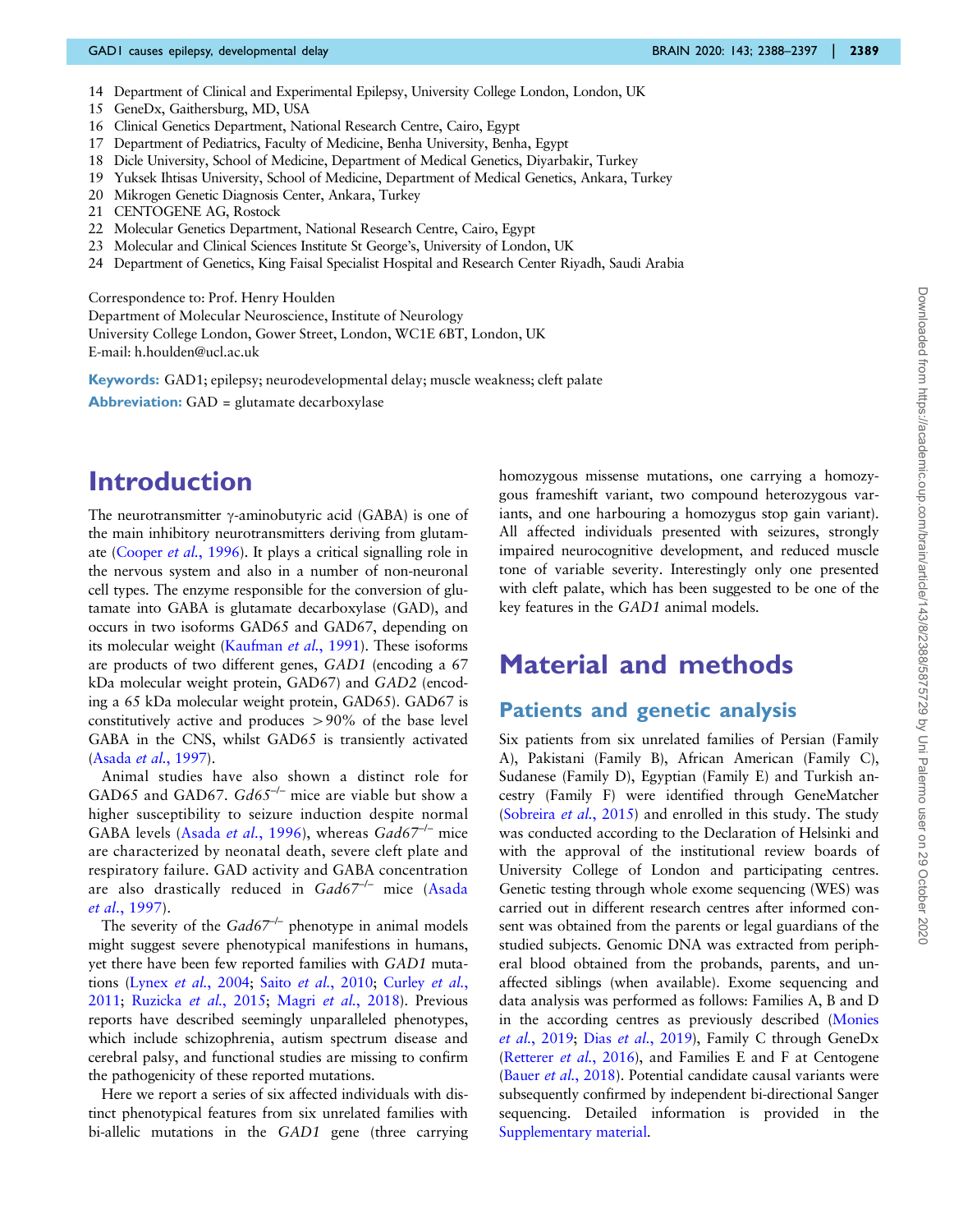#### Data availability

The data that support the findings of this report are available from the corresponding author, upon reasonable request.

### **Results**

### Clinical manifestation

Four of the affected individuals were born from consanguineous parents (first or second cousins), and all were born at term following a normal pregnancy. A key clinical feature common to all affected individuals was early onset seizures (from 2 to 6 months), predominantly focal motor seizures with and without impaired awareness (two with additional epileptic spasms, four with focal non-motor seizures, and five with bilateral motor seizures). Seizures were pharmacologically controlled in three of six affected individuals, with three reported as drug-resistant. Drug regimens differed across the individuals. EEG at seizure onset showed a burst suppression pattern in two individuals, diffuse slowing with multifocal as well as generalized sharp waves in two, and hypsarrhythmia in two. Follow-up EEGs showed diffuse slowing of background activity or persistent epileptic activity (two of six). Cranial MRI was normal in all but two individuals, one showing slight ventricular enlargement and one moderate global atrophy.

The second common clinical feature was severe developmental delay. Most patients did not achieve any speech or non-verbal communication, only one was reported to have developed simple speech and basic perceptive language skills. This individual has remained seizure-free under medication. Of the more severely affected individuals, despite remaining seizure-free following pharmacological intervention, they still failed to accelerate in their intellectual development.

The third key feature we observed was a reduced muscle strength (five of six individuals) of varying severity ranging from slight muscle tone (one of five) to limited head control, inability to sit or crawl (four of six) and nasogastric tube dependence, due to dysphagia (two of six). While slight dysmorphic facial features were seen in four of six individuals [\(Table 1\)](#page-3-0), only one presented with a cleft palate.

Other features that were observed without clear common elements included hirsutism, kidney stones, urogenital malformations, diastasis recti, reduced head circumference, clinodactyly, short arms, arthrogryposis of the lower limbs and congenital hip dislocation. Metabolic workups did not show any abnormalities. A detailed clinical summary of all affected individuals can be found in [Table 1](#page-3-0) along with images of key features and family pedigrees in [Fig. 1](#page-4-0).

### Genetic findings

Variants were prioritized in each family based on allele frequency  $< 0.01\%$ , predicted impact on protein function, and biological consistency. Potentially causal bi-allelic variants in GAD1 were identified in all affected individuals. The segregation of the variants with the clinical phenotype was confirmed by Sanger sequencing, which showed a recessive mode of inheritance. Detailed genetic results are provided in [Table 2](#page-5-0). All affected individuals carried ultrarare GAD1 variants, which were predicted to result in impaired protein function. Homozygous variants were identified in five families (Families A, B, D, E and F), whereas compound heterozygous variants were found in Family C [\(Table 2](#page-5-0)).

The affected proband from Family A carried a homozygous  $c.1691A > G$ , p.(Asn564Ser) variant, which is reported only once in the heterozygous state in gnomAD. This variant has a combined annotation dependent depletion (CADD) score of 26.1 and is predicted to be pathogenic by several bioinformatic prediction tools, including SIFT (score 0.9125), MutationTaster, and PolyPhen-2 (score 1) [\(Table 2](#page-5-0)). The proband from Family B harboured a homozygous  $c.971T>G$ , p.(Phe324Cys) variant, which causes the substitution of a phenylalanine residue at position 324 with cysteine. This position is not strictly conserved in other species, where leucine is found in place of phenylalanine. However, both phenylalanine and leucine belong to the class of the amino acids with long hydrophobic chains [\(Fig. 2A\)](#page-6-0) and share several chemical features. This variant has been seen in the heterozygous state in gnomAD with a minor allele frequency of 0.00000796. It has a CADD score of 28 and is predicted damaging by all the prediction tools used (scores of 0.9125 and 0.978 for SIFT and PolyPhen-2, respectively). The proband from Family D carried a homozygous  $c.1040C>T$ , p.(Thr347Met) variant, which was reported twice in the heterozygous state in the gnomAD database. It was predicted damaging by both SIFT and PolyPhen-2 with high scores (0.9125 and 1, respectively). The CADD score for this variant was 29.1. Further in silico analysis predicted a reduction in protein stability for p.(Phe324Cys) and p.(Asn564Ser), in association with a break in H-bonds in the pyridoxal 5'-phosphate (PLP) binding domain for p.(Thr347Met). Both these changes might result in an impairment of the protein function due to the abnormal degradation or the decreased binding activity towards PLP, leading to a likely loss-of-function effect [\(Fig. 2B](#page-6-0) and [Supplementary Table 1](https://academic.oup.com/brain/article-lookup/doi/10.1093/brain/awaa178#supplementary-data)). In Family E, a homozygous stop gain variant  $c.87C > G$ , p.(Tyr29Ter) was identified. This variant is absent in all the queried population datasets. It is predicted damaging by SIFT (score not available) and disease-causing by Mutation Taster, with a CADD score of 35. This null variant likely causes a nonsense-mediated mRNA decay (NMD), leading to a complete loss-of-function. The proband from Family F carries a homozygous c.568delC p.(Gln190SerfsTer11) variant, which is absent in gnomAD and other population datasets queried. It is predicted damaging by MutationTaster (score 1) and classified as pathogenic according to the ACMG guidelines. Family C was the only family in which heterozygous variants were found:  $c.1591C > T$ ,  $p.(Arg531*)$  and  $c.670$ delC, p.(Leu224Serfs\*5). This individual's mother was a carrier for c.670delC; however, the individual's father was not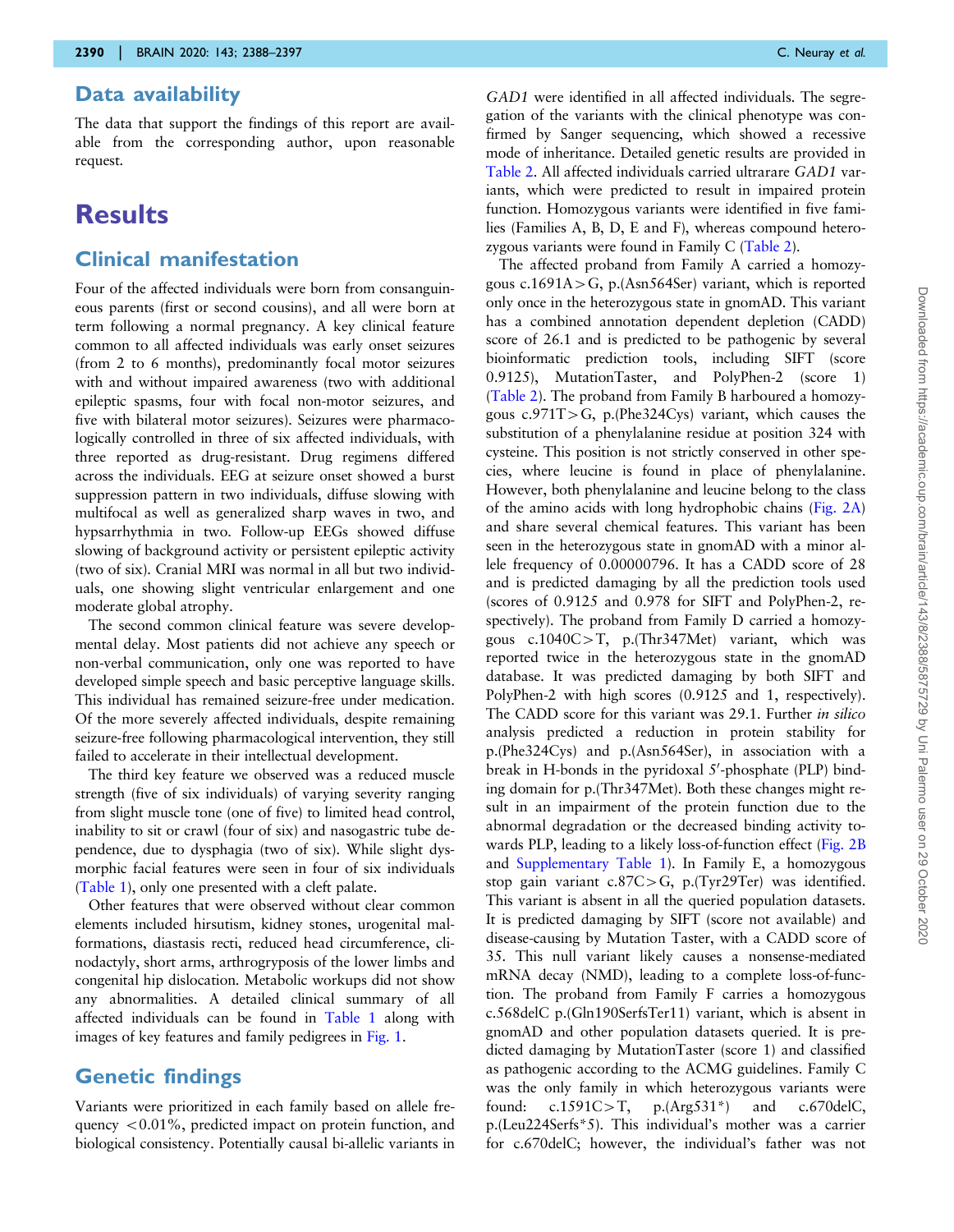<span id="page-3-0"></span>

| Family                         | A (Patient III-2)                                               | <b>B</b> (Patient III-4)                                      | C (Patient II-I)                                                                  | D (Patient II-4)                                     | E (Patient III-3)                              | F (Patient II-2)                                         |
|--------------------------------|-----------------------------------------------------------------|---------------------------------------------------------------|-----------------------------------------------------------------------------------|------------------------------------------------------|------------------------------------------------|----------------------------------------------------------|
|                                |                                                                 |                                                               |                                                                                   |                                                      |                                                |                                                          |
| Sex/ethnic origin              | Female/Persian                                                  | Male/ Pakistani                                               | Male/ African American                                                            | Male/Sudanese                                        | Female/Egyptian                                | Female/Turkish                                           |
| Consanguinity                  | Yes (double first cousins)                                      | Yes                                                           |                                                                                   | Yes (second cousins)                                 | Yes (first cousins)                            | Yes (first cousins)                                      |
| Age at first/last exam         | 5y/10y3m                                                        | $6 \frac{m}{7}$                                               | $2 \, \text{m}/22 \, \text{m}$                                                    | 2 m/18 m                                             | $6 \text{ m/4}$                                | 1 m/3 y                                                  |
| Development                    |                                                                 |                                                               |                                                                                   |                                                      |                                                |                                                          |
| Milestones                     | Delayed in all milestones,                                      | Delayed in all milestones,                                    | Delayed in all milestones,                                                        | Severe delay, poor head                              | Severe delay in all mile-                      | Severe delay in all                                      |
|                                | simple speech at 4 y,<br>walking delayed, no                    | sitting and crawling                                          | no head control, no<br>sitting, no speech                                         | control achieved at<br>18m, no sitting               | stones, bed ridden                             | milestones, no sitting<br>or crawling                    |
|                                | complex movements                                               |                                                               |                                                                                   |                                                      |                                                |                                                          |
| $\mathbf{r}$                   | Moderate                                                        | Severe                                                        | Severe                                                                            | Severe                                               | Severe                                         | Severe                                                   |
| Vision/hearing                 | High myopia                                                     | Normal                                                        | $\frac{1}{2}$                                                                     | Normal                                               | Moderate hearing<br>impairment                 | High myopia                                              |
| Dysmorphic facial<br>features  | Yes                                                             | Yes                                                           |                                                                                   | Yes                                                  | Yes                                            | $\overline{1}$                                           |
| Cleft palate                   |                                                                 |                                                               |                                                                                   |                                                      | Yes (surgical correction)                      | $\begin{array}{c} \hline \end{array}$                    |
| Skeletal abnormalities         | Clindodactyly, pes planus,<br>scoliosis                         | posis of lower<br>Arthrogry<br>limbs                          | $\overline{\phantom{a}}$                                                          | Short arms                                           | Congenital hip dislocation<br>and malformation |                                                          |
| Neurological examination       | Mild hypotonia                                                  | hand movements, oral<br>Brisk DTR, stereotypic<br>automatisms | Mild hypotonia, spasticity<br>in lower extremities,<br>oropharyngeal<br>dysphagia | Severe hypotonia, dyspha-<br>gia (floppy epiglottis) | Severe hypotonia, hypore-<br>flexia, dysphagia | Severe hypotonia                                         |
| Epilepsy                       |                                                                 |                                                               |                                                                                   |                                                      |                                                |                                                          |
| Age at onset                   | 2 m                                                             | $\frac{E}{2}$                                                 | 2 m                                                                               | 2 m                                                  | $\frac{E}{2}$                                  | 2 <sub>m</sub>                                           |
| Type(s) of seizure at<br>onset | impaired awareness<br>Focal non/motor with                      | Focal motor impaired<br>awareness, bilateral<br>tonic-clonic  | bilateral tonic clonic<br>impaired awareness,<br>Focal non/motor with             | Epileptic spasms                                     | <b>Bilateral tonic clonic</b>                  | motor with impaired<br>Focal ± to bilateral<br>awareness |
| Seizure progression (age)      | Controlled (10 y), last<br>seizure at age 7 y                   | Controlled (7 y), last<br>seizure at 5.5 y                    | Refractory (28 m)                                                                 | Spasms continue, seizures<br>controlled (18 m)       | Refractory (4 y)                               | Partial control, I<br>seizure/week                       |
| <b>EEG</b> at onset            | <b>Burst suppression</b>                                        | Multifocal and generalized<br>epileptogenic activity          | <b>Burst suppression</b>                                                          | Hypsarrhythmia                                       | Generalized epileptogenic<br>activity          | Hypsarrhythmia                                           |
| Follow-up EEG (age)            | Normal (II y)                                                   | Normal (7 y)                                                  | epileptic discharges<br>Slowing, multifocal<br>(28 <sub>m</sub> )                 | No epileptic abnormal-<br>ities (18 m)               | $\frac{1}{2}$                                  | form activity (4 m)<br>Generalized epilepti-             |
| <b>AEDs</b> trialled           | PB, VPA, CBZ, CLB                                               | PB, VPA, CLZ                                                  | CBD, vigabatrin, ketogenic<br>diet, CLZ, PB                                       | steroids, TP, vigabatrin                             | LEV, CLZ, TP                                   | vigabatrin, steroids<br>PB, TP, LEV, CLZ,                |
| Cardiovascular MRI (age)       | Normal (5 y)                                                    | Prominent ventricular<br>space (6 m)                          | Normal (2 m)                                                                      | Normal (6 m)                                         | Moderate global atrophy<br>(1)                 | Normal (2 m)                                             |
| Other features                 | bilateral kidney stones<br>nephrocalcinosis,<br>Hydronephrosis, |                                                               | NG-tube dependent                                                                 | Diastasis recti                                      | Intermittent NG tube<br>dependence             | $\overline{1}$                                           |
|                                |                                                                 |                                                               |                                                                                   |                                                      |                                                |                                                          |

Current antiepileptic drugs (AEDs) are highlighted in italics. CBD = cannabidiol; CBZ = carbanzepine; CLB = clobazam; CLZ = clonazepam; DTR = deep tendon reflexes; ID = intellectual disability; LEV = levetiracetam; NA = no Current antieplieptic drugs (AEDs) are highlighted in italics. CBD = cannabidiol; CBZ = carbamazepine; CLB = clobazam; CLZ = donazepam; DTR = deep tendon reflexes; ID = intellectual disabilicy. LEV = levetiracetam; NA = n able; NG = nasogastric; OXC = oxcarbazepine; PB = phenobarbital; TP = topiramate; VPA = valproic acid.

Table 1 Clinical features of GAD1 patients

Table | Clinical features of GADI patients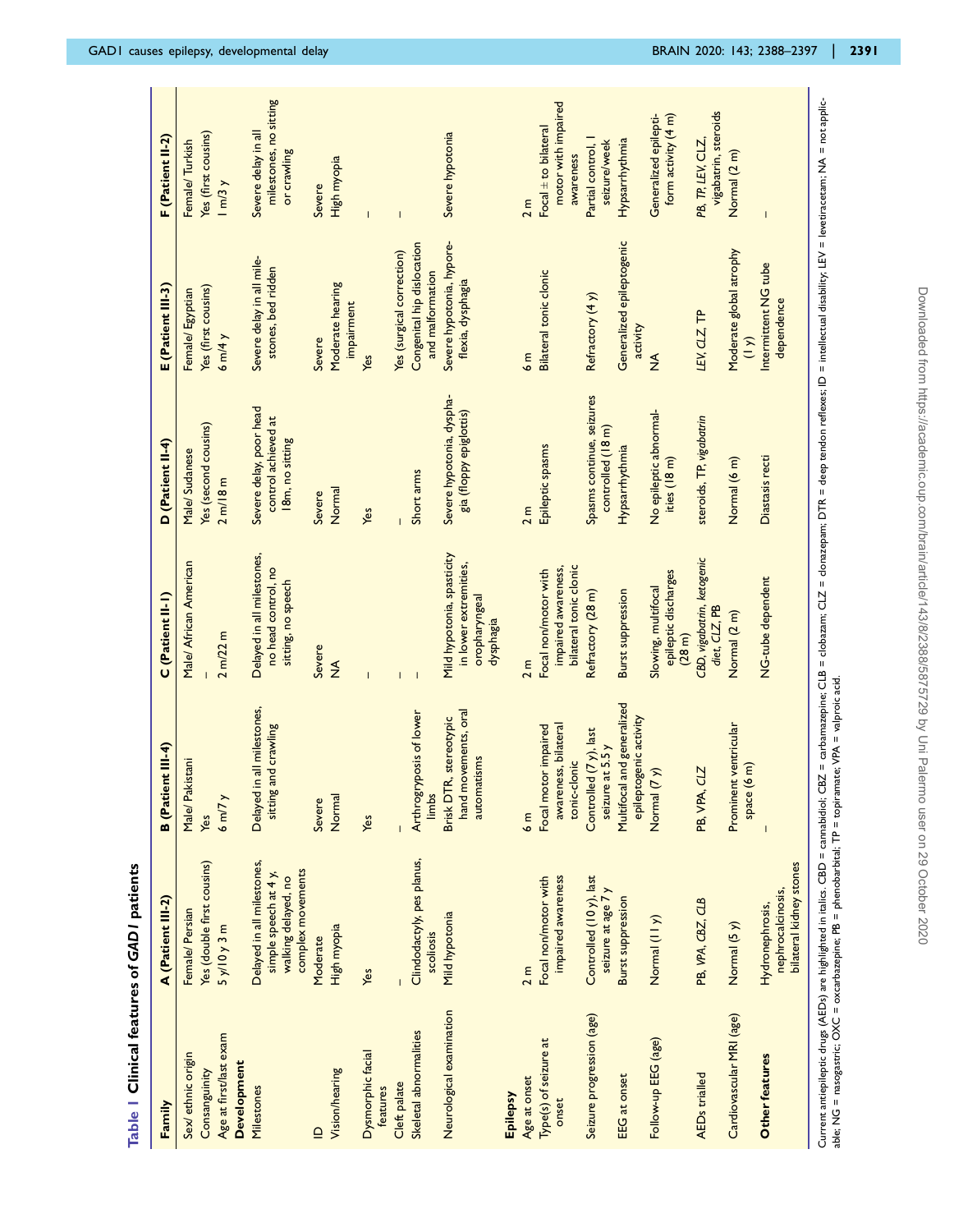<span id="page-4-0"></span>

Figure 1 Pedigrees of the reported families and clinical pictures of GAD1 patients. (A) The female patient from Family A (Patient II-2) carries the homozygous c.1691A $>$ G p.(Asn564Ser) variant and shows dysmorphic features with thick eyebrows, protruding ears, scoliosis, and long fingers with clinodactyly. (B) Patient from Family B (Patient III-4) harbours the c.971T>G p.(Phe324Cys) variant. He has slight dysmorphic features (wide mouth, thin upper lips, bitemporal narrowing and retrognathia). (C) Pedigree showing the segregation of the compound heterozygous variants c.1591C>T, c.1591C>T p.(Arg531\*) and c.670delC p.(Leu224Serfs\*5) in Family C. (D) Pedigree of Family D shows the segregation of the c.1040C $>$ T p.(Thr347Met) variant. Patient II-4 carries the variant in homozygous state. He is severely hypotonic and shows severe dysmorphic features (infra-orbital creases, severely depressed nasal bridge, anteverted nares, prominent nasolabial folds). In addition, significant diastasis recti can be observed. His sister (Patient II-2) is heterozygous for the same variant and suffers from a different neurodevelopmental condition without seizures. (E) Patient III-2 from Family E harbours the c.87C > G (Tyr29\*) variant, severely affected with dysmorphic facial features and global atrophy on cardiovascular MRI, one similarly affected sibling passed away without any genetic testing being performed, another sibling passed away only a few hours after birth, no phenotypical or genetic assessment could be carried out, and one sibling is alive with a different phenotype (sensoneural hearing loss, Hirschsprung disease). (F) Patient II-1 from Family F harbours the c.568del (Gln190Serfs\*11) variant. His parents are both heterozygous carriers of the same variant. Empty and full symbols represent healthy and affected individuals, respectively. The symbol with diagonal lines indicates carrier status/different phenotype. The double line indicates consanguinity.

available for genetic testing. The c.1591C>T, p.(Arg531\*) variant results in a stop gain with a very high likely impact on protein function, as highlighted by a CADD score of 43. This is only reported in heterozygous state in the gnomAD database. Similarly, the frameshift variant c.670delC, p.(Leu224Serfs\*5) is predicted to be disease-causing by MutationTaster and affects a very conserved residue, with a GERP score of 6.17. The null variants identified in Families B, E, and F may cause a premature termination of the transcript leading to a truncated protein or, alternatively, affected transcripts might be target of NMD.

## **Discussion**

In humans, GAD1 encodes a 67-kDa protein, GAD67, which is the major contributor to GABA production in the CNS. As the major embryonic GAD isoform, it also plays a

pivotal role in synaptogenesis and neuronal development (Asada *et al.*[, 1997](#page-8-0); [Soghomonian and Martin, 1998;](#page-9-0) Sgadò et al.[, 2011\)](#page-8-0).

The 594 amino acid protein GAD67 is composed of a Nterminal domain involved in the generation of GAD65– GAD67 heterodimers and subcellular targeting, a C-terminal domain containing the catalytic site, and a central conserved domain binding PLP (Bosma et al.[, 1999](#page-8-0); [Martin](#page-8-0) et al., [2000;](#page-8-0) Lynex et al.[, 2004\)](#page-8-0). This pyridoxal-dependent decarboxylase domain is essential for GAD67 function as GAD requires PLP as a cofactor to catalyze the generation of GABA from glutamate [\(Lernmark, 1996](#page-8-0)). Four of the seven variants identified in our families affect conserved residues in the PLP-binding domain, likely leading to loss-of-function (Fig. 1A). In particular, the two missense variants c.971T > G, p.(Phe324Cys) and c.1040C > T, p.(Thr347Met) probably cause impaired PLP binding, whereas the null variants c.568delC, p.(Gln190SerfsTer11)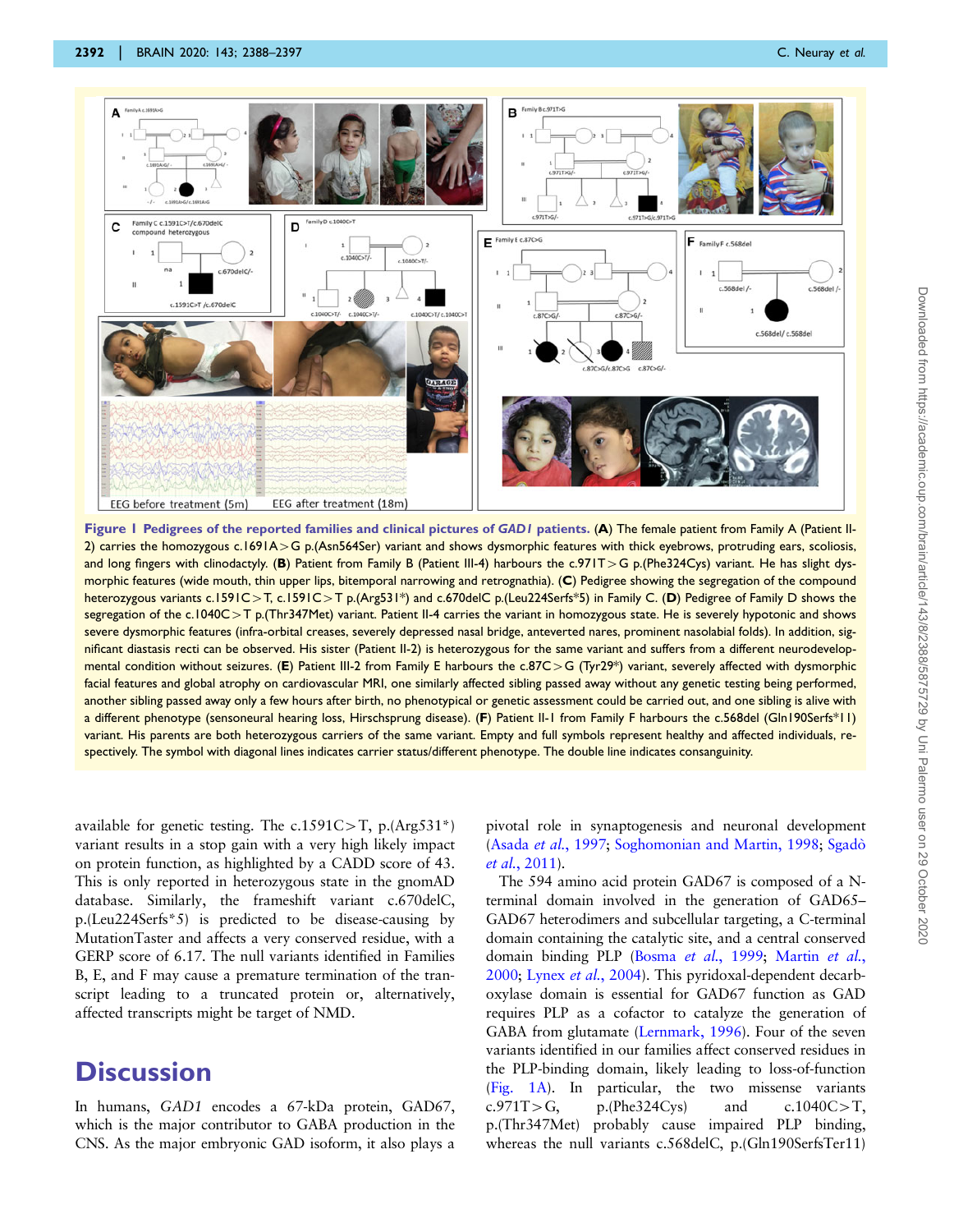<span id="page-5-0"></span>

| Table 2 Frequency and predicted effect of the reported GAD I variants |  |  |  |  |
|-----------------------------------------------------------------------|--|--|--|--|
|-----------------------------------------------------------------------|--|--|--|--|

| <b>GADI</b> variant<br>[NM_000817.2] | c.87C > G<br>(p.Tyr29Ter)<br>(Family E) | $c.568$ del $C$<br>(p.Gln190Serfs)<br>Ter II) (Family F) | $c.670$ del $C$<br>p.(Leu224Serfs*5)<br>(Family C) | c.971T > G<br>p.(Phe324Cys)<br>(Family B) | c.1040C > T<br>p.(Thr347Met)<br>(Family D) | c.1591C > T<br>$p.(Arg531*)$<br>(Family C) | c.169 $IA > G$<br>p.(Asn564Ser)<br>(Family A) |
|--------------------------------------|-----------------------------------------|----------------------------------------------------------|----------------------------------------------------|-------------------------------------------|--------------------------------------------|--------------------------------------------|-----------------------------------------------|
| $g.$ (hg $19$ )                      | g.171678601C $>$ G                      | g.171693323delC                                          | g.171700586delC                                    | g.171702542T > G                          | g.171704223C $>$ T                         | g.171715383C > T                           | g.171716298A $>$ G                            |
| Internal database                    | -                                       |                                                          |                                                    |                                           |                                            |                                            |                                               |
| ExAC/GnomAD                          |                                         |                                                          |                                                    | 0.00000796 (2 het)                        | 0.00000795 (2 het)                         | $0.00000398$ (1 het)                       | $0.00000398$ (1 het)                          |
| <b>GME</b>                           |                                         |                                                          |                                                    |                                           |                                            |                                            |                                               |
| <b>Iranome</b>                       |                                         |                                                          |                                                    |                                           |                                            |                                            |                                               |
| Ensembl                              |                                         | -                                                        |                                                    |                                           |                                            | $\overline{\phantom{0}}$                   |                                               |
| <b>SIFT</b>                          | $D - N/A$                               | N/A                                                      | N/A                                                | D(0.9125)                                 | D(0.9125)                                  | N/A                                        | D(0.9125)                                     |
| <b>Mutation Taster</b>               | DC(1)                                   | DC(1)                                                    | DC(1)                                              | DC (0.9768)                               | DC(1)                                      | DC(1)                                      | DC(1)                                         |
| PolyPhen-2                           | N/A                                     | N/A                                                      | N/A                                                | PD (0.978)                                | PD(1)                                      | N/A                                        | PD(1)                                         |
| <b>GERP</b> score                    | 4.97                                    | 5.55                                                     | 6.17                                               | 5.91                                      | 5.67                                       | 4.67                                       | 5.48                                          |
| <b>CADD</b> score                    | 35                                      | N/A                                                      | N/A                                                | 28                                        | 29.1                                       | 43                                         | 26.1                                          |
| <b>ACMG</b> class                    | 5 (PVSI, PM2, PP4)                      | 5 (PVS1, PM2, PP3)                                       | 5 (PVS1, PM2, PP3)                                 | 3 (PM2, PP3)                              | 3 (PM2, PP3)                               | 5 (PVS1, PM2, PP3)                         | 3 (PM2, PP3)                                  |
| GeneDx                               | $\mathbf{0}$                            |                                                          | 0/135 084                                          | $\mathbf{0}$                              | 1/130 874                                  | 0/135 084                                  | 1/130 874                                     |

CADD = Combined Annotation Dependent Depletion; D = damaging; DC = disease causing; GeneDx = variant frequencies from the GeneDx database; GERP = Genomic Evolutionary Rate Profiling; GnomAD = Genome Aggregation Database; GME = Greater Middle East (GME) Variome Project; het = heterozygous; N/A = not applicable; PD = probably damaging; PM2 = Pathogenic Moderate 2; PP3 = Pathogenic Supporting 3; PVS1 = Pathogenic Very Strong 1; SIFT = Sorting Intolerant From Tolerant.

and c.670delC p.(Leu224Serfs\*5) might result in a truncated protein or NMD. Similarly, the  $c.87C > G$ , p.(Tyr29Ter) variant localized to the N-terminal domain results in a premature stop codon, likely leading to NMD. The remaining two variants, c.1591C>T, p.(Arg531\*) and c.1691A>G, p.(Asn564Ser), are localized to the C-terminal domain of the protein and are predicted to result in a complete and partial loss-of-function of the catalytic activity, respectively ([Fig. 2B\)](#page-6-0). According to gnomAD, GAD1 shows a moderate intolerance to missense variants (Z-score = 2.32; observed 217 and expected 336.5) and predicted loss-of-function variants (expected 33.1, observed 9). The likely negative impact of the missense variants on PLP-binding and C-terminal catalytic domains, together with the finding of four null pathogenic variants in our case series, supports the idea that the clinical phenotypes observed are likely due to a loss-offunction mechanism.

With regard to the possible genotype-phenotype correlation, there have been few clinical case reports of GAD1 mutations, with little overlap in clinical features ([Lynex](#page-8-0) et al.[, 2004](#page-8-0); [Ruzicka](#page-8-0) et al., 2015; Magri et al.[, 2018\)](#page-8-0). The six patients reported here, however, do show a clear phenotypical manifestation.

One of the main common features we observed was the occurrence of seizures at a young age (between 2 and 6 months of age). Since GAD1 is centrally involved in the production of GABA, GAD1 mutations likely lead to an imbalance of GABA in the brain. Previous studies have shown that abnormalities in GABAergic function play an important role in seizure induction ([Olsen and Avoli, 1997](#page-8-0)). Dysfunction of the GABAergic system can be caused through either abnormal GABA synthesis (e.g. GAD dysfunction) or abnormal signalling (e.g. GABA receptor malfunction). Animal studies have shown that mutant mice lacking GAD or certain subunits of GABA-A receptors are prone to spontaneous epileptic seizures (Asada et al.[, 1996](#page-8-0); Kash et al.[, 1997;](#page-8-0) [DeLorey](#page-8-0) et al., 1998). It has also been

shown that there is a reduction of GABAergic neurons in the epileptic brain, independent of the seizure's aetiology supporting a conclusion that seizures themselves further decrease GABA release within the brain, causing further imbalance (Wang et al.[, 2011\)](#page-9-0). This evidence suggests that there is a clear correlation between abnormalities within the GABAergic system and seizure occurrence. The occurrence of seizures early in life of our patients is therefore not a surprising phenotypical finding. However, previous data suggest that the intellectual development of newborns with epileptic encephalopathies is strongly dependent on seizure control, and seizure freedom usually leads to acceleration of intellectual development [\(Bombardieri](#page-8-0) et al., 2010). However, despite seizure control (seizure freedom achieved in three of six individuals), all patients described here still showed severe intellectual disability. This has been observed previously in other genetic conditions [\(Weckhuysen](#page-9-0) et al., [2012](#page-9-0); [Berecki](#page-8-0) et al., 2019), leading to the assumption that genetic defects themselves are influencing development and cognition, independently from seizure control. This is reflected in the ILAE's terminology of 'developmental and epileptic encephalopathies', though a clear distinction between epileptic and developmental encephalopathy has been advised ([Scheffer](#page-8-0) et al., 2017; [Scheffer and Liao, 2020\)](#page-8-0). Furthermore, some EEG abnormalities continued to be prominent after achieving seizure freedom. We therefore hypothesize that GAD1 mutations may also play an important role in intellectual development.

The reduced muscle tone and weakness, causing severe disability in four of six affected individuals was a surprising finding. There is a single case described in the literature of an individual with cerebral palsy and a GAD1 variant (Lynex et al.[, 2004\)](#page-8-0). However, identification of the variant was based on autozygosity mapping, in which they identified a recessive locus of 5 cM located at 2q24-31.1. The investigators subsequently investigated the most interesting candidate in that region by sequencing the exons of GAD1 and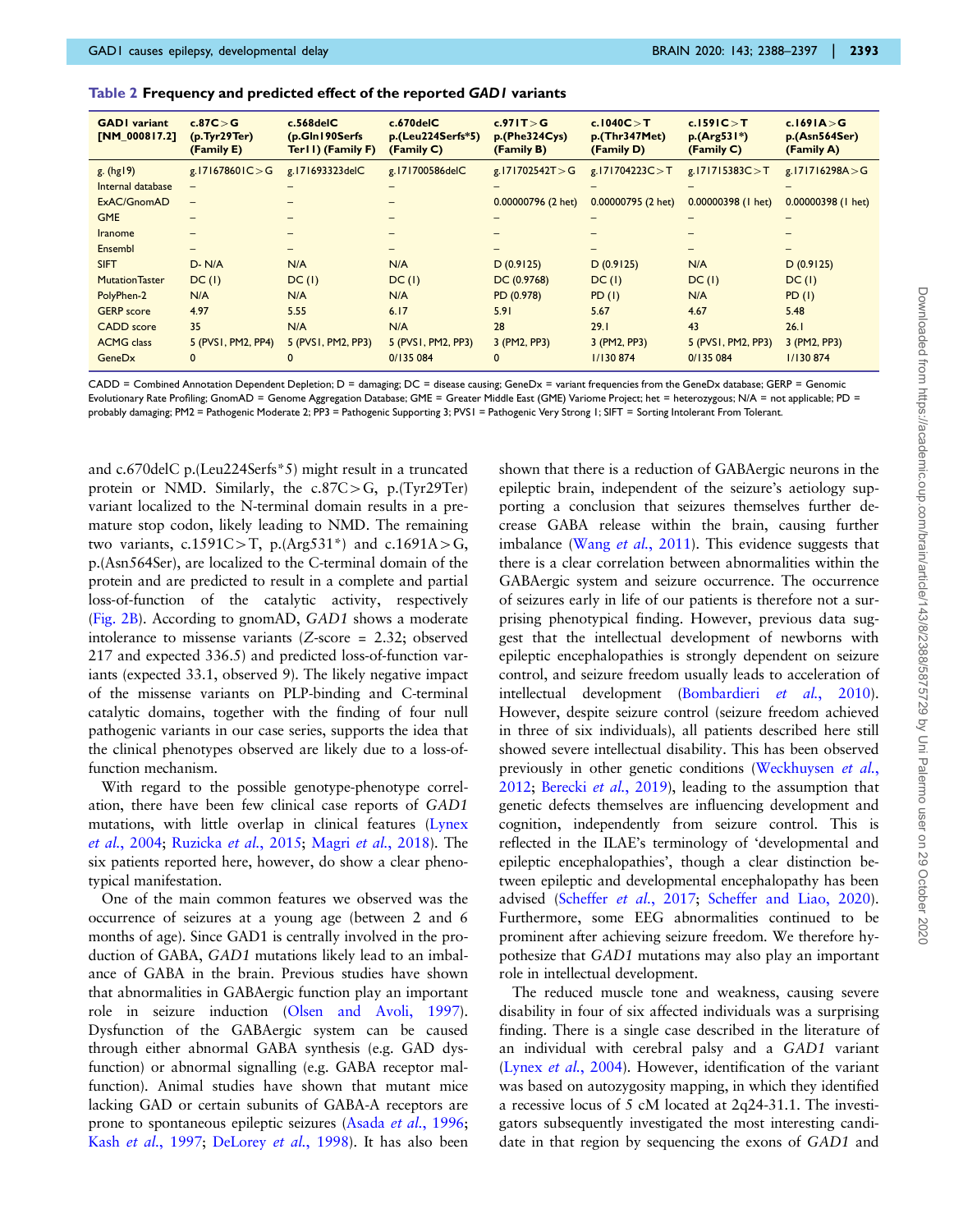<span id="page-6-0"></span>

Figure 2 Schematic and cartoon representation of GAD1. (A) Schematic representation of the GAD1 isoform GAD67 (NP\_000808.2) with the pathogenic variants identified in this study. Of the six variants, four fall within the PLP-binding domain, a conserved region that is essential for the binding of the crucial cofactor pyridoxal 5'-phosphate (PLP). The remaining variants affect the C-terminal domain, which contains the catalytic site of the enzyme. Conservation status among different species is shown for the missense variants. (B) Cartoon representation of human GAD1 dimer (PDB: 2okj) with the two subunits in blue and yellow. Sites of the three missense mutations in this study are shown as red spheres, and close-up views of their nearby atomic environment are shown as insets. The PLP cofactor is shown in green.

identified a homozygous missense variant  $c.35C > G$ (p.Ser12Cys) (NM\_013445.3) in the N-terminal domain of the protein (Lynex et al.[, 2004\)](#page-8-0). This variant is rare in gnomAD (exomes allele frequency of 0.0000239) and absent in the homozygous state. However, the predictions on its pathogenicity are conflicting as it is predicted benign by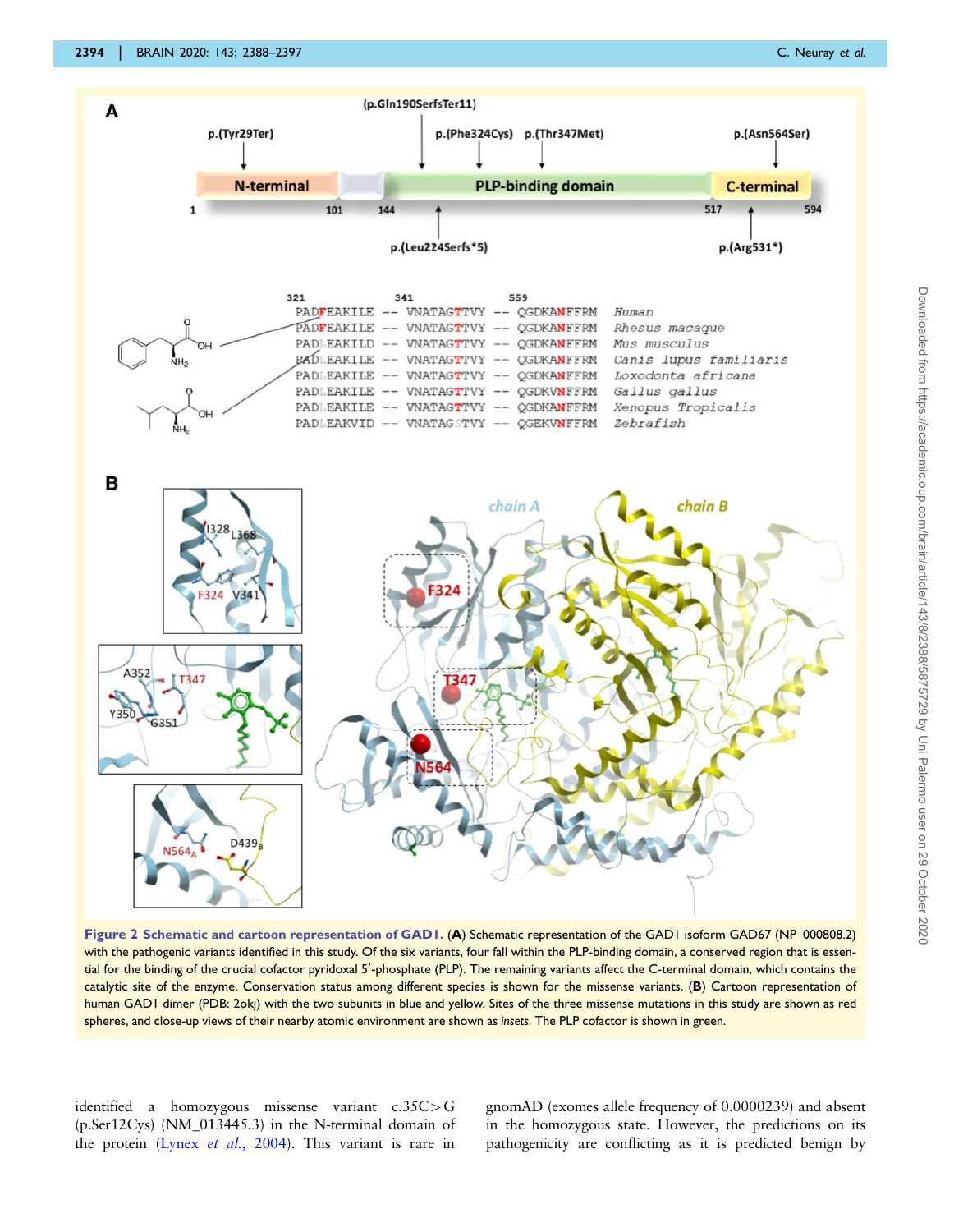MutationAssessor, DEOGEN2, and MetaLR. Furthermore, the 2q24-31.1 locus encompasses several other possible genes of interest (e.g. DYNC1I2, responsible for a neurodevelopmental disorder characterized by intellectual disability, spasticity, and neuroradiological anomalies), which were not investigated. The N-terminal domain of GAD67 is involved in the generation of GAD65–GAD67 heterodimers and subcellular targeting, and whilst we cannot rule out a possible impairment of the interaction of GAD67 with GAD65 or an alteration in GAD67 subcellular targeting as a result of this variant, we suggest that variants affecting the PLP-binding and C-terminal domain cause a more severe deficiency in GAD67 activity.

In addition, we also identified four null variants likely resulting in a loss-of-function. According to these observations and the consistency of the phenotype in our case series, we emphasize that GAD1 pathogenic variants should be considered the cause of a distinctive neurodevelopmental disorder instead of spastic cerebral palsy (Lynex et al.[, 2004](#page-8-0)). The clinical observation of muscle weakness is particularly interesting as it has not been described previously. Other GAD1-related diseases, such as antibody-mediated syndromes, have been associated with motor symptoms ([Dayalu](#page-8-0) [and Teener, 2012\)](#page-8-0). However, these motor phenomena are usually linked to a hyperexcitability (increased muscle tone leading to rigidity, muscle spasms, and stiff person syndrome), as well as other neurological symptoms (e.g. Miller Fisher syndrome, eye movement disorders, cerebellar ataxia, epilepsy, limbic encephalitis, etc.) [\(Moersch and Woltman,](#page-8-0) [1956](#page-8-0); [Dalakas](#page-8-0) et al., 2000; Saiz et al.[, 2008](#page-8-0); [Tohid, 2016](#page-9-0)). Of note, in no case has muscle weakness been linked to GAD1 deficiency.

While  $Gad67^{-/-}$  mice have been reported to die within the first hours of life due to a cleft palate (Asada et al.[, 1997](#page-8-0); [Condie](#page-8-0) et al., 1997), only one of our patients (Family E, Patient III-3) was born with a cleft palate (the same patient also showed congenital bilateral hip dislocation with shallow acetabulum, talipes equinovarus and hearing impairment.) Several studies have hypothesized that the development of a cleft palate is linked to reduced tongue movement during embryonic development and therefore secondary to CNS dysfunction (Iseki et al.[, 2007;](#page-8-0) Oh et al.[, 2010](#page-8-0); Saito [et al.](#page-8-0), [2010](#page-8-0)). Gad1 expression has also been shown in different non-neural tissues, such as the tail bud, limb mesenchyme, vibrissal placodes, and pharyngeal arches in various stages of embryonic development [\(Maddox and Condie, 2001](#page-8-0)). This observation has suggested a broader influence of GAD1 and GABA function on non-neural development ([Maddox and Condie, 2001\)](#page-8-0), supporting a possible primary role of GAD1 impaired function in the pathogenesis of nonneural defects. However, further studies are required to confirm this in humans.

In conclusion, this case series reports distinct phenotypical features caused by GAD1 variants, including early-infantile onset epilepsy, severe developmental delay and muscle weakness. Less consistent features include skeletal abnormalities and dysmorphic facial features, including cleft palate. Functional

studies and larger clinical series will be necessary to further assess genotype-phenotype correlations for GAD1 variants.

# Acknowledgements

We thank all families and collaborators for providing detailed clinical data and samples to conduct this study.

# Funding

This study was supported by grants from The MRC (MR/ S01165X/1, MR/S005021/1, G0601943), The National Institute for Health Research University College London Hospitals Biomedical Research Centre, Rosetree Trust, Ataxia UK, MSA Trust, Brain Research UK, Sparks GOSH Charity, Muscular Dystrophy UK (MDUK), Muscular Dystrophy Association (MDA USA). The families were collected as part of the SYNaPS Study Group collaboration funded by The Wellcome Trust and strategic award (Synaptopathies) funding (WT093205 MA and WT104033AIA). This research was conducted as part of the Queen Square Genomics group at University College London, supported by the National Institute for Health Research University College London Hospitals Biomedical Research Centre.

# Competing interests

R.P. is an employee of GeneDx, Inc. S.K. and C.B. are employees of Centogene, AG.

# Supplementary material

[Supplementary material](https://academic.oup.com/brain/article-lookup/doi/10.1093/brain/awaa178#supplementary-data) is available at Brain online.

# Appendix 1

Consortia and network members involved in this study are listed below. The full details are available in the [Supplementary material](https://academic.oup.com/brain/article-lookup/doi/10.1093/brain/awaa178#supplementary-data).

### The Synaptopathies and Paroxysmal Syndromes (SYNaPS) Study Group

#### <http://neurogenetics.co.uk/synaptopathies-synaps/>

Stanislav Groppa, Blagovesta Marinova Karashova, Wolfgang Nachbauer, Sylvia Boesch, Larissa Arning, Dagmar Timmann, Bru Cormand, Belen Pérez-Dueñas, Gabriella Di Rosa, Jatinder S. Goraya, Tipu Sultan, Jun Mine, Daniela Avdjieva, Hadil Kathom, Dr Radka Tincheva, Selina Banu, Mercedes Pineda-Marfa, Pierangelo Veggiotti, Michel D. Ferrari, Alberto Verrotti, Giangluigi Marseglia, Salvatore Savasta, Mayte García-Silva, Alfons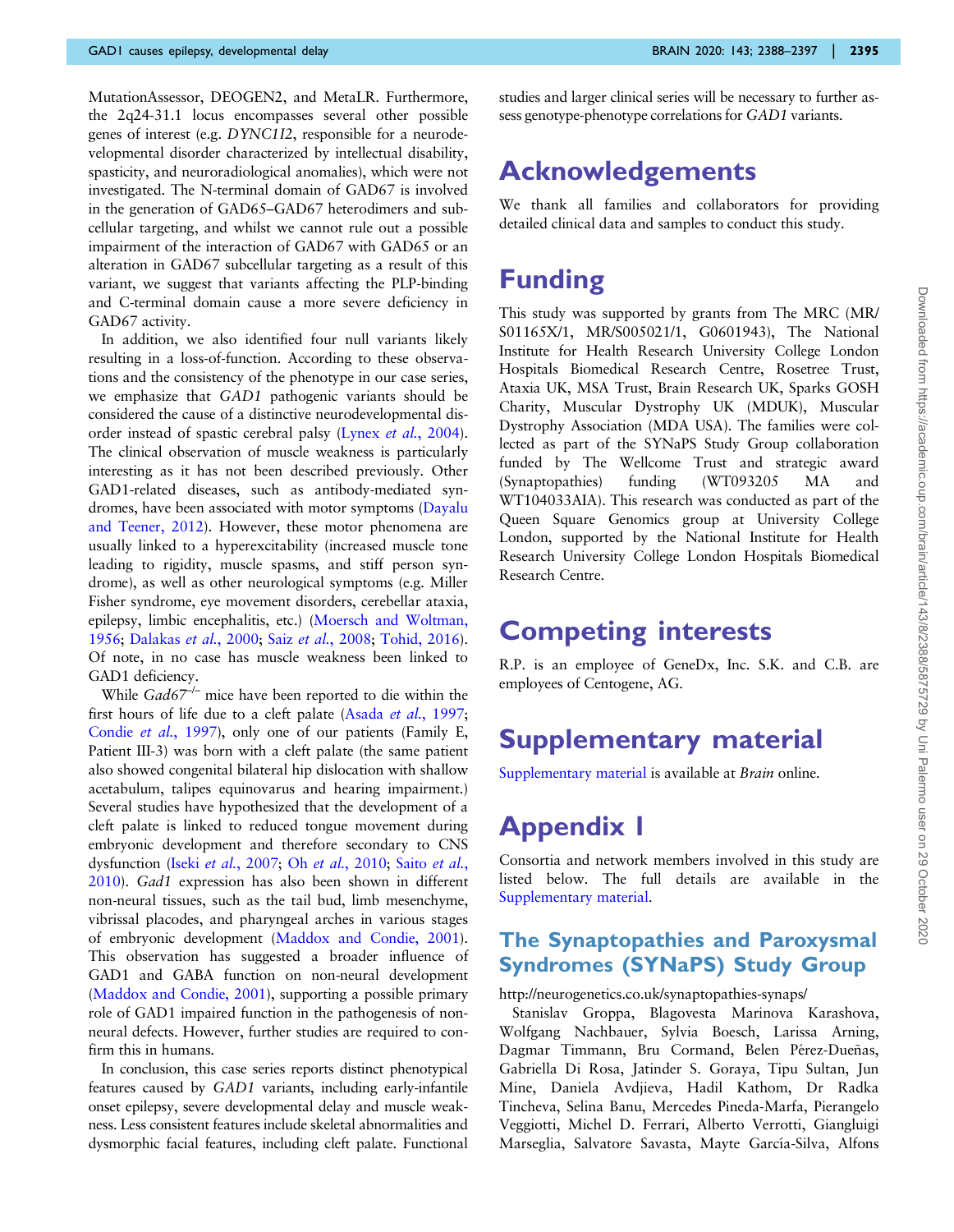<span id="page-8-0"></span>Macaya Ruiz, Barbara Garavaglia, Eugenia Borgione, Simona Portaro, Benigno Monteagudo Sanchez, Richard Boles, Savvas Papacostas, Michail Vikelis, Eleni Zamba Papanicolaou, Efthymios Dardiotis, Shazia Maqbool, Shahnaz Ibrahim, Salman Kirmani, Nuzhat Noureen Rana, Osama Atawneh, George Koutsis, Marianthi Breza, Salvatore Mangano, Carmela Scuderi, Eugenia Borgione, Giovanna Morello, Tanya Stojkovic, Massimi Zollo, Gali Heimer, Yves A. Dauvilliers, Pasquale Striano, Issam Al-Khawaja, Fuad Al-Mutairi, Hamed Sherifa.

### **References**

- Asada H, Kawamura Y, Maruyama K, Kume H, Ding R, Ji FY, et al. Mice lacking the 65 kDa isoform of glutamic acid decarboxylase (GAD65) maintain normal levels of GAD67 and GABA in their brains but are susceptible to seizures. Biochem Biophys Res Commun 1996; 229: 891–895.
- Asada H, Kawamura Y, Maruyama K, Kume H, Ding RG, Kanbara N, et al. Cleft palate and decreased brain gamma-aminobutyric acid in mice lacking the 67-kDa isoform of glutamic acid decarboxylase. Proc Natl Acad Sci USA 1997; 94: 6496–9.
- Bauer P, Kandaswamy KK, Weiss MER, Paknia O, Werber M, Bertoli-Avella AM, et al. Development of an evidence-based algorithm that optimizes sensitivity and specificity in ES-based diagnostics of a clinically heterogeneous patient population. Genet Med 2018; 21: 53–61.
- Berecki G, Bryson A, Terhag J, Maljevic S, Gazina EV, Hill SL, et al. SCN1A gain of function in early infantile encephalopathy. Ann Neurol 2019; 85: 514–25.
- Bombardieri R, Pinci M, Moavero R, Cerminara C, Curatolo P. Early control of seizures improves long-term outcome in children with tuberous sclerosis complex. Eur J Paediatr Neurol 2010; 14: 146–9.
- Bosma PT, Blázquez M, Collins MA, Bishop JD, Drouin G, Priede IG, et al. Multiplicity of glutamic acid decarboxylases (GAD) in vertebrates: molecular phylogeny and evidence for a new GAD paralog. Mol Biol Evol 1999; 16: 397–404.
- Condie BG, Bain G, Gottlieb DI, Capecchi MR. Cleft palate in mice with a targeted mutation in the gamma-aminobutyric acid-producing enzyme glutamic acid decarboxylase 67. Proc Natl Acad Sci USA 1997; 94: 11451–5.
- Cooper JR, Bloom FE, Roth RH, editors. The biochemical basis of neuropharmacology. New York: New York: Oxford University Press; 1996.
- Curley AA, Arion D, Volk DW, Asafu-Adjei JK, Sampson AR, Fish KN, et al. Cortical deficits of glutamic acid decarboxylase 67 expression in schizophrenia: clinical, protein, and cell type-specific features. Am J Psychiatry 2011; 168: 921–9.
- Dalakas MC, Fujii M, Li M, McElroy B. The clinical spectrum of anti-GAD antibody-positive patients with stiff-person syndrome. Neurology 2000; 55: 1531–5.
- Dayalu P, Teener JW. Stiff Person syndrome and other anti-GAD-associated neurologic disorders. Semin Neurol 2012; 32: 544–9.
- DeLorey TM, Handforth A, Anagnostaras SG, Homanics GE, Minassian BA, Asatourian A, et al. Mice lacking the beta3 subunit of the GABAA receptor have the epilepsy phenotype and many of the behavioral characteristics of Angelman syndrome. J Neurosci 1998; 18: 8505–14.
- Dias CM, Punetha J, Zheng C, Mazaheri N, Rad A, Efthymiou S, et al. Homozygous missense variants in NTNG2, encoding a presynaptic netrin-G2 adhesion protein, lead to a distinct neurodevelopmental disorder. Am J Hum Genet 2019; 105: 1048–56.
- Iseki S, Ishii-Suzuki M, Tsunekawa N, Yamada Y, Eto K, Obata K. Experimental induction of palate shelf elevation in glutamate decarboxylase 67-deficient mice with cleft palate due to vertically
- Kash SF, Johnson RS, Tecott LH, Noebels JL, Mayfield RD, Hanahan D, et al. Epilepsy in mice deficient in the 65-kDa isoform of glutamic acid decarboxylase. Proc Natl Acad Sci USA 1997; 94: 14060–5.
- Kaufman DL, Houser CR, Tobin AJ. Two forms of the gamma-aminobutyric acid synthetic enzyme glutamate decarboxylase have distinct intraneuronal distributions and cofactor interactions. J Neurochem 1991; 56: 720–3.
- Lernmark A. Glutamic acid decarboxylase–gene to antigen to disease. J Intern Med 1996; 240: 259–77.
- Lynex CN, Carr IM, Leek JP, Achuthan R, Mitchell S, Maher ER, et al. Homozygosity for a missense mutation in the 67 kDa isoform of glutamate decarboxylase in a family with autosomal recessive spastic cerebral palsy: parallels with Stiff-Person Syndrome and other movement disorders. BMC Neurol 2004; 4: 20.
- Maddox DM, Condie BG. Dynamic expression of a glutamate decarboxylase gene in multiple non-neural tissues during mouse development. BMC Dev Biol 2001; 1: 1.
- Magri C, Giacopuzzi E, La Via L, Bonini D, Ravasio V, Elhussiny MEA, et al. A novel homozygous mutation in GAD1 gene described in a schizophrenic patient impairs activity and dimerization of GAD67 enzyme. Sci Rep 2018; 8: 15470.
- Martin DL, Liu H, Martin SB, Wu SJ. Structural features and regulatory properties of the brain glutamate decarboxylases. Neurochem Int 2000; 37: 111–9.
- Moersch FP, Woltman HW. Progressive fluctuating muscular rigidity and spasm ("stiff-man" syndrome); report of a case and some observations in 13 other cases. Proc Staff Meet Mayo Clin 1956; 31: 421–7.
- Monies D, Abouelhoda M, Assoum M, Moghrabi N, Rafiullah R, Almontashiri N, et al. Lessons learned from large-scale, first-tier clinical exome sequencing in a highly consanguineous population. Am J Hum Genet 2019; 105: 879.
- Oh W-J, Westmoreland JJ, Summers R, Condie BG. Cleft palate is caused by CNS dysfunction in Gad1 and Viaat knockout mice. PloS One 2010; 5: e9758.
- Olsen RW, Avoli M. GABA and epileptogenesis. Epilepsia 1997; 38: 399–407.
- Retterer K, Juusola J, Cho MT, Vitazka P, Millan F, Gibellini F, et al. Clinical application of whole-exome sequencing across clinical indications. Genet Med 2016; 18: 696–704.
- Ruzicka WB, Subburaju S, Benes FM. Circuit- and diagnosis-specific DNA methylation changes at  $\gamma$ -aminobutyric acid-related genes in postmortem human hippocampus in schizophrenia and bipolar disorder. JAMA Psychiatry 2015; 72: 541–51.
- Saito K, Kakizaki T, Hayashi R, Nishimaru H, Furukawa T, Nakazato Y, et al. The physiological roles of vesicular GABA transporter during embryonic development: a study using knockout mice. Mol Brain 2010; 3: 40.
- Saiz A, Blanco Y, Sabater L, González F, Bataller L, Casamitjana R, et al. Spectrum of neurological syndromes associated with glutamic acid decarboxylase antibodies: diagnostic clues for this association. Brain 2008; 131: 2553–63.
- Scheffer IE, Berkovic S, Capovilla G, Connolly MB, French J, Guilhoto L, et al. ILAE classification of the epilepsies: position paper of the ILAE Commission for Classification and Terminology. Epilepsia 2017; 58: 512–21.
- Scheffer IE, Liao J. Deciphering the concepts behind "Epileptic encephalopathy" and "Developmental and epileptic encephalopathy". Eur J Paediatr Neurol 2020; 24: 11–14.
- Sgado` P, Dunleavy M, Genovesi S, Provenzano G, Bozzi Y. The role of GABAergic system in neurodevelopmental disorders: a focus on autism and epilepsy. Int J Physiol Pathophysiol Pharmacol 2011; 3: 223–35.
- Sobreira N, Schiettecatte F, Boehm C, Valle D, Hamosh A. New tools for Mendelian disease gene identification: phenoDB variant